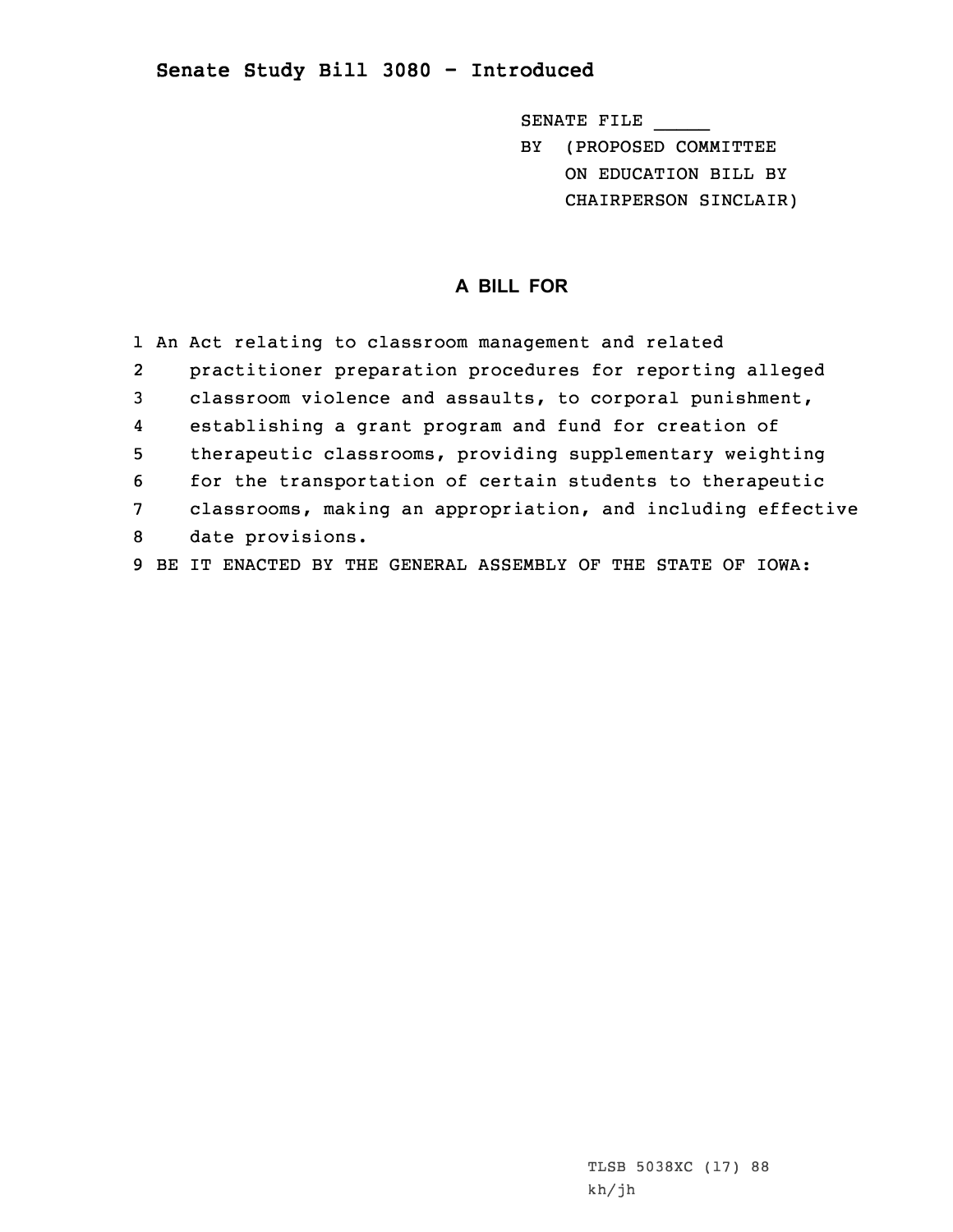1 Section 1. Section 256.9, Code 2020, is amended by adding 2 the following new subsection:

 NEW SUBSECTION. 60. Develop, establish, and distribute to school districts standards, guidelines, and expectations for the appropriate and inappropriate responses to behavior in the classroom that presents an imminent threat of bodily injury to <sup>a</sup> student or another person and for the reasonable, necessary, and appropriate physical restraint of <sup>a</sup> student. The director shall consult with the area education agencies to create comprehensive and consistent standards and guidance for professional development relating to successfully educating individuals in the least restrictive environment.

13 Sec. 2. Section 256.16, subsection 1, paragraph c, Code 14 2020, is amended to read as follows:

 *c.* Include in the professional education program, preparation that contributes to the education of students with disabilities and students who are gifted and talented, preparation in developing individualized education programs, preparation for educating individuals in the least restrictive environment, and other strategies that address difficult and violent student behavior and improve academic engagement and achievement, and preparation in classroom management addressing 23 high-risk behaviors including, but not limited to, behaviors related to substance abuse. Preparation required under this paragraph must be successfully completed before graduation from the practitioner preparation program.

27 Sec. 3. NEW SECTION. **256.25 Therapeutic classroom incentive** 28 **grant program —— fund.**

 1. The department shall create <sup>a</sup> therapeutic classroom incentive grant program to provide competitive grants to school districts for the establishment of therapeutic classrooms. 2. <sup>A</sup> school district, which may collaborate and partner with one or more school districts, area education agencies, and accredited nonpublic schools located in mental health and disability services regions providing children's behavioral

 $-1-$ 

LSB 5038XC (17) 88  $kh/jh$  1/12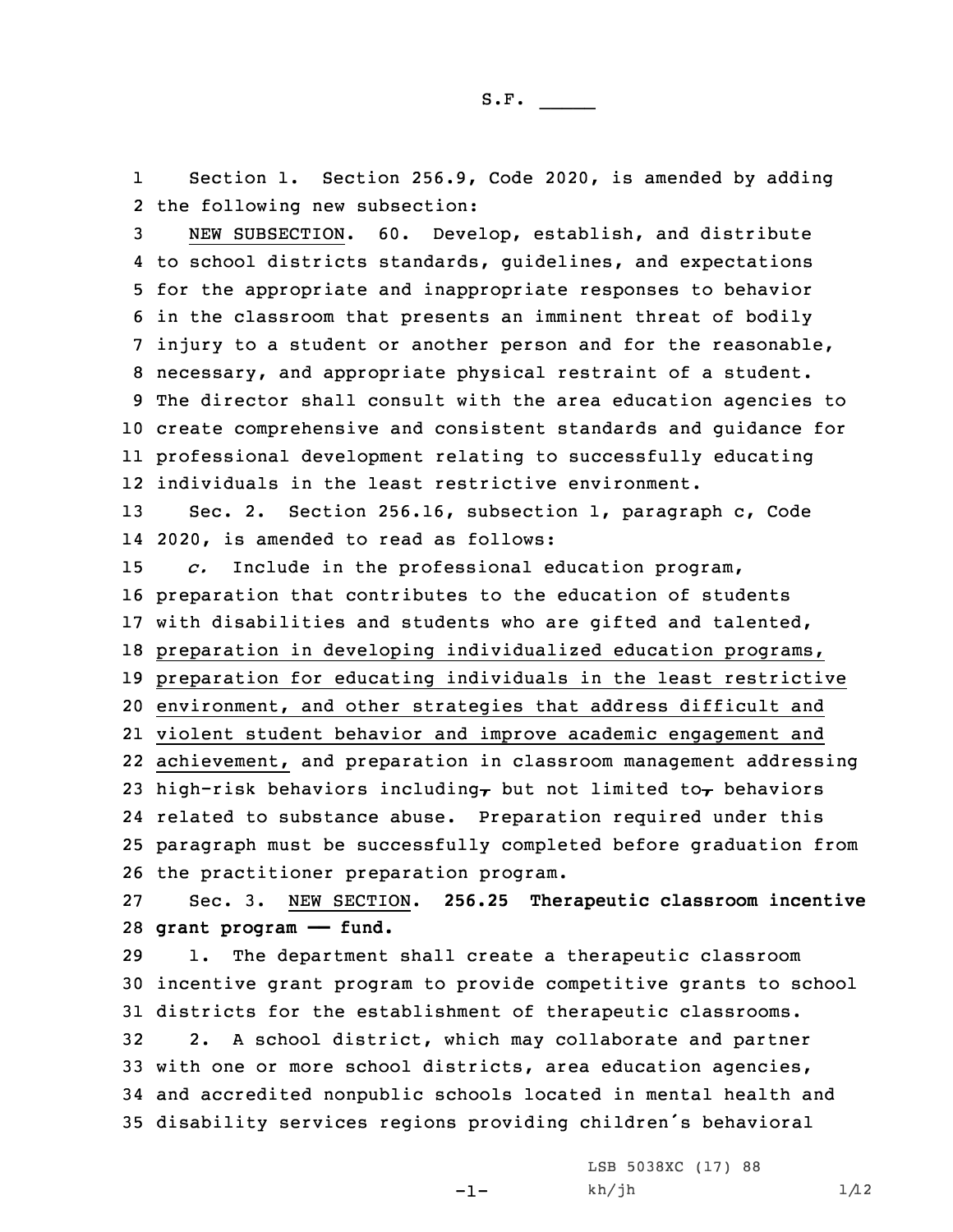health services in accordance with chapter 331, subchapter III, part 6, may apply for <sup>a</sup> grant under this program to establish <sup>a</sup> therapeutic classroom in the school district in accordance with this section.

 3. The department shall develop <sup>a</sup> grant application and selection and evaluation criteria. Selection criteria shall include <sup>a</sup> method for prioritizing grant applications submitted by school districts located in mental health and disability services regions providing children's behavioral health services in accordance with chapter 331, subchapter III, part 6, with those proposing to serve the most students given highest priority.

13 4. *a.* The department may disburse moneys contained in 14 the therapeutic classroom incentive fund as grants to school 15 districts for the establishment of therapeutic classrooms.

 *b.* The total amount of funding awarded for the establishment of therapeutic classrooms for <sup>a</sup> fiscal year shall not exceed an amount equivalent to the state cost per pupil multiplied by weighting of one and one-half pupil calculated for one hundred fifty pupils.

21 *c.* Grant awards shall be made for the establishment of 22 therapeutic classrooms with one to five pupils, classrooms 23 with six to ten pupils, and classrooms with eleven to fifteen 24 pupils.

25 *d.* For purposes of calculating <sup>a</sup> therapeutic classroom grant 26 award, the department shall determine grant awards based on the 27 following:

28 (1) For classrooms with one to five pupils, using the state 29 cost per pupil multiplied by weighting of one and one-half 30 pupil multiplied by five.

31 (2) For classrooms with six to ten pupils, using the state 32 cost per pupil multiplied by weighting of one and one-half 33 pupil multiplied by ten.

34 (3) For classrooms with eleven to fifteen pupils, using 35 the state cost per pupil multiplied by weighting of one and

 $-2-$ 

LSB 5038XC (17) 88  $kh/jh$  2/12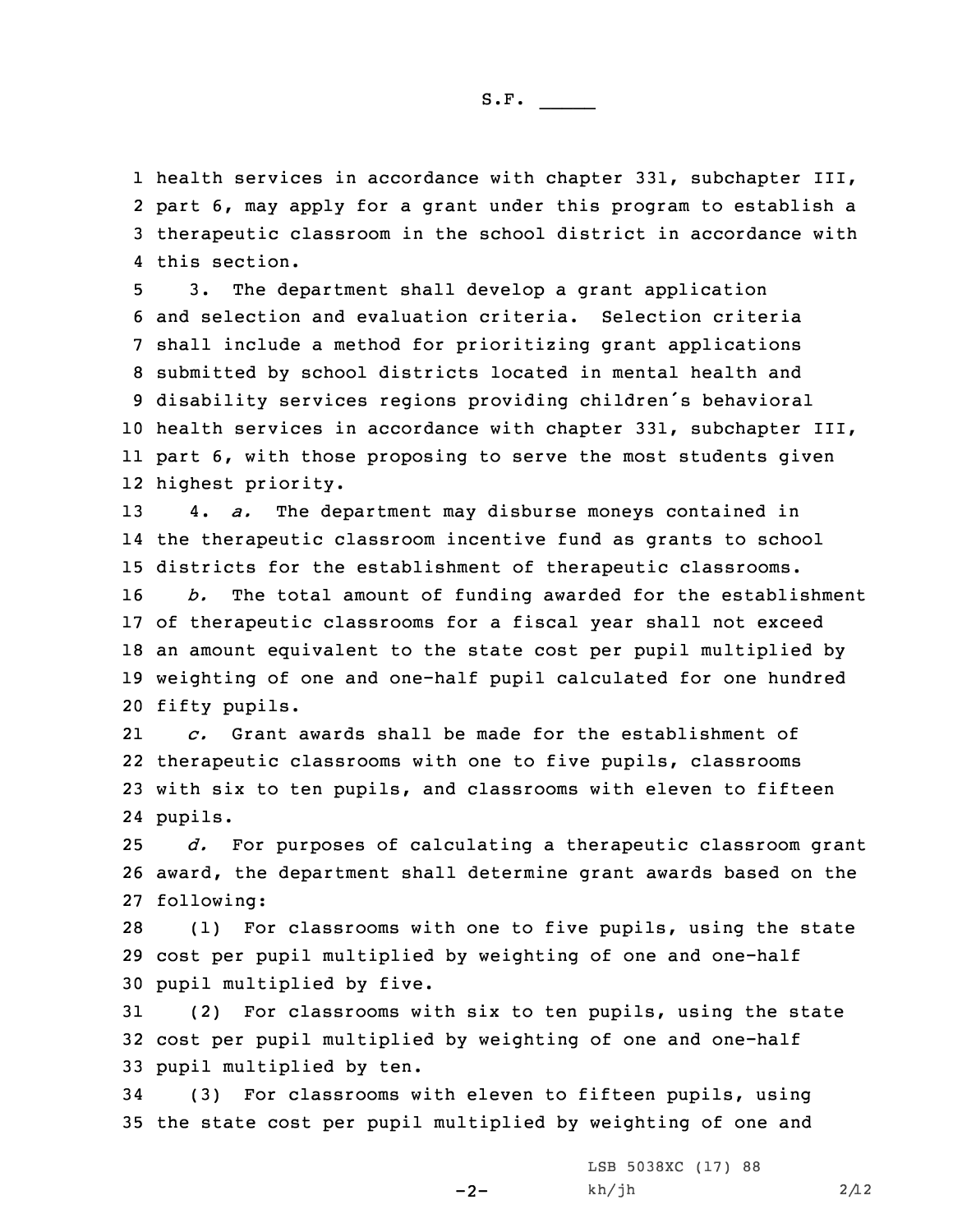1 one-half pupil multiplied by fifteen.

2 *e.* Grant moneys shall be distributed after July 1 but before 3 the start of the school calendar for start-up costs for <sup>a</sup> new 4 therapeutic classroom in the fall semester.

 5. <sup>A</sup> therapeutic classroom incentive fund is established in the state treasury under the control of the department. The department may accept gifts, grants, bequests, and other private contributions, as well as state or federal moneys, for deposit in the fund. Moneys available in the therapeutic classroom incentive fund for <sup>a</sup> fiscal year shall be distributed as grants pursuant to this section.

12 Sec. 4. Section 256B.2, subsection 2, Code 2020, is amended 13 to read as follows:

14 2. *a.* It is the policy of this state to require school districts and state-operated educational programs to provide or make provision, as an integral part of public education, for <sup>a</sup> free and appropriate public education sufficient to meet the needs of all children requiring special education. This chapter is not to be construed as encouraging separate facilities or segregated programs designed to meet the needs of children requiring special education when the children can benefit from all or part of the education program as offered 23 by the local school district. To the maximum extent possible, 24 children Children requiring special education shall, consistent with the least restrictive environment requirements under the federal Individuals with Disabilities Education Act, 20 U.S.C. §1400 et seq., attend regular classes and shall be educated with children who do not require special education.

*b.* (1) Whenever possible reasonable, hindrances to learning and to the normal functioning of children requiring special education within the regular school environment shall be overcome by the provision of special aids and services rather than by separate programs for those in need of special education.

35 (2) Special classes, separate schooling, or other removal

 $-3-$ 

LSB 5038XC (17) 88  $kh/jh$  3/12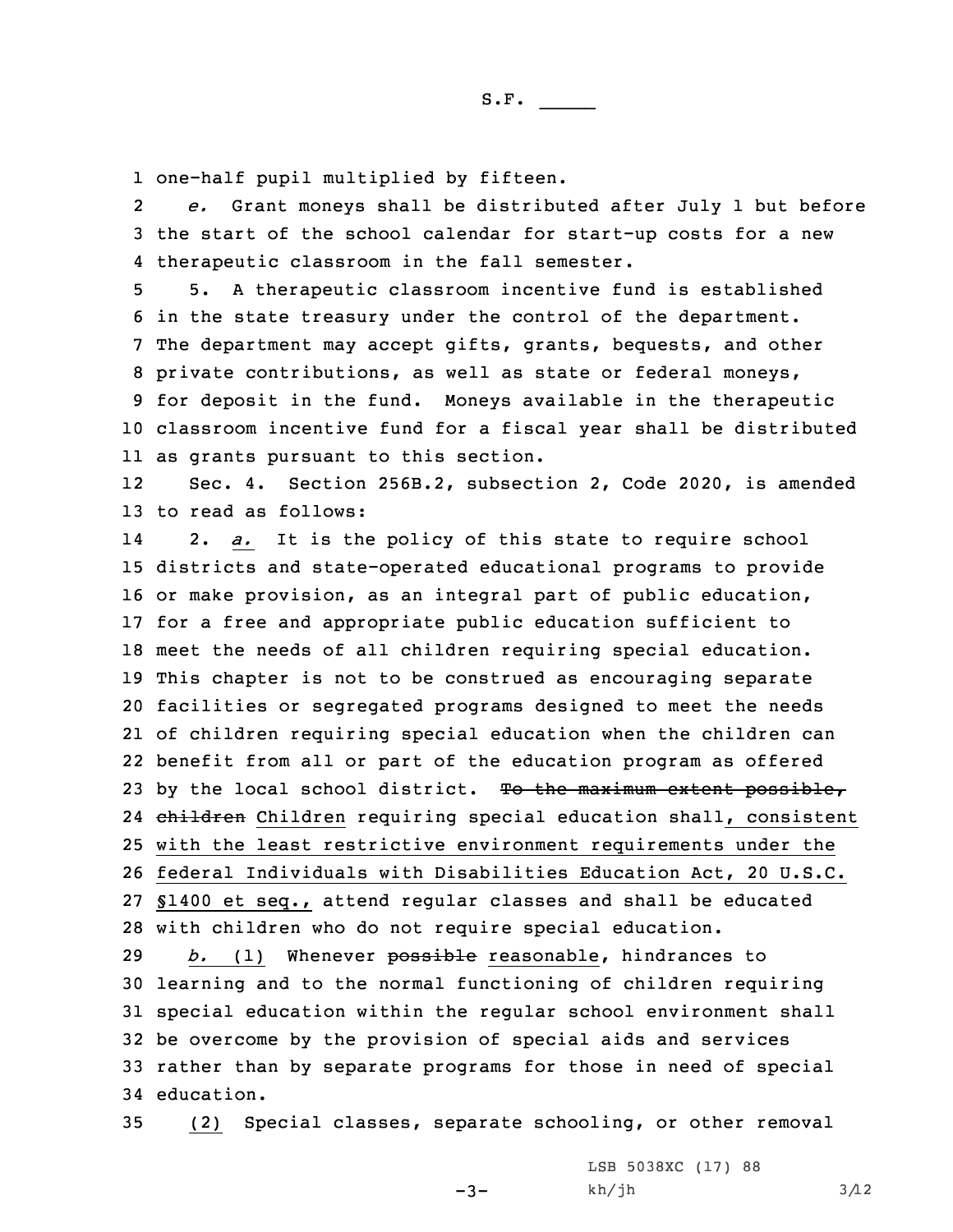of children requiring special education from the regular educational environment, shall occur only when, and to the extent that the nature or severity of the educational disability is such, that education in regular classes, even with the use of supplementary aids and services, cannot be accomplished satisfactorily.

 (3) Individualized education programs for children requiring special education within the regular school environment shall not include provision for clearing all other students out of the regular classroom in order to calm the child requiring special education.

12 *c.* For those children who cannot adapt to the regular educational or home living conditions, and who are attending facilities under [chapters](https://www.legis.iowa.gov/docs/code/2020/263.pdf) 263, [269](https://www.legis.iowa.gov/docs/code/2020/269.pdf), and [270](https://www.legis.iowa.gov/docs/code/2020/270.pdf), upon the request of the board of directors of an area education agency, the department of human services shall provide residential or detention facilities and the area education agency shall provide special education programs and services. The area education agencies shall cooperate with the board of regents to provide the services required by this [chapter](https://www.legis.iowa.gov/docs/code/2020/256B.pdf).

21 Sec. 5. Section 257.11, Code 2020, is amended by adding the 22 following new subsection:

 NEW SUBSECTION. 7A. *Transportation to therapeutic classrooms.* In order to provide additional funds for school districts to fund transportation services for pupils who are enrolled in the school district or in an accredited nonpublic school located within the boundaries of the school district, but who are assigned to <sup>a</sup> therapeutic classroom that is located more than thirty miles from the school district of enrollment or accredited nonpublic school and is operated by another school district or accredited nonpublic school under an agreement between the school districts or between <sup>a</sup> school district and an accredited nonpublic school, <sup>a</sup> supplementary weighting plan for such pupils is adopted. <sup>A</sup> supplementary weighting of two-tenths per pupil shall be assigned to

 $-4-$ 

LSB 5038XC (17) 88  $kh/jh$  4/12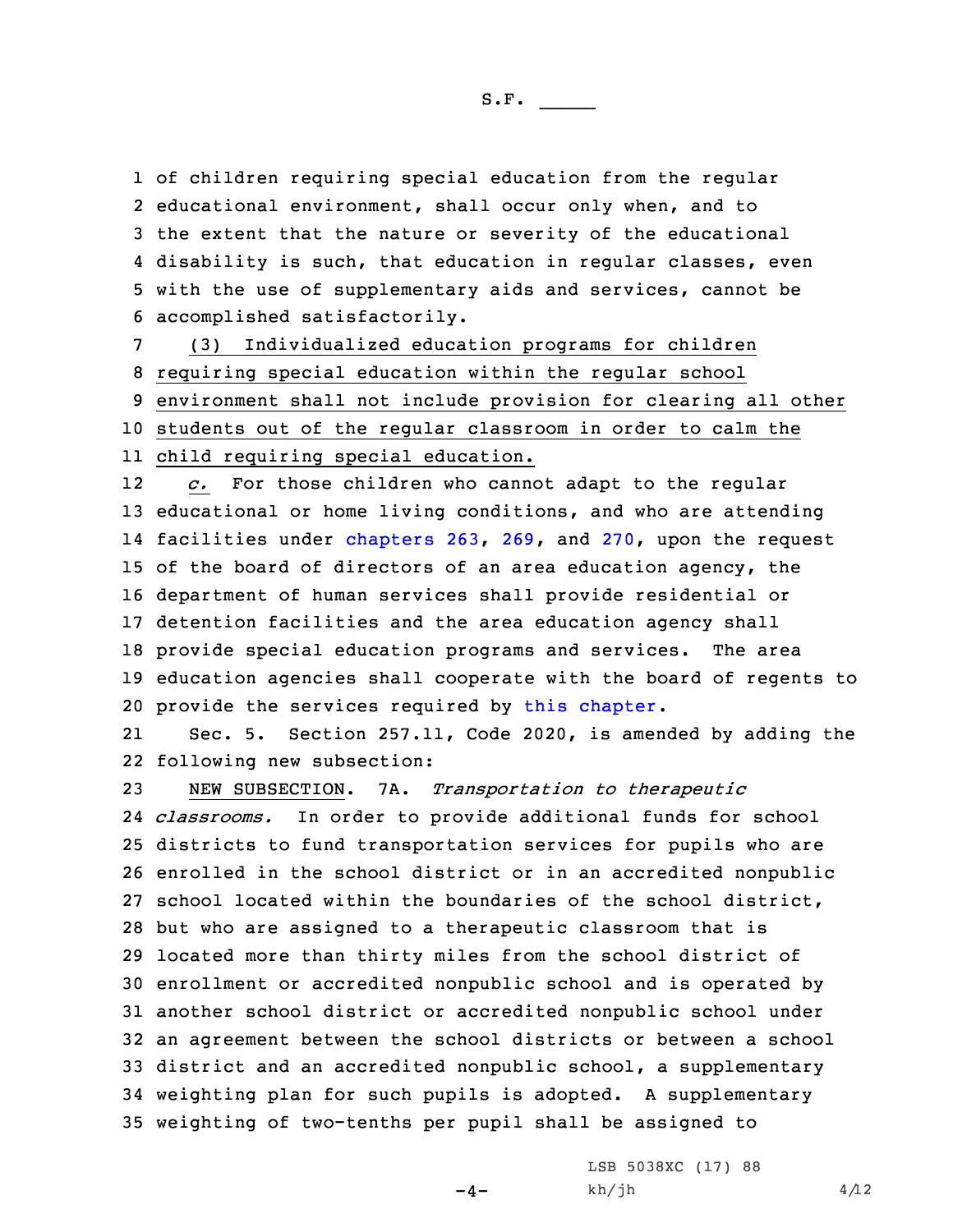such pupils. The department shall prorate the amount of supplementary weighting paid in accordance with this section if the amount of additional funding for all school districts under this section exceeds five hundred thousand dollars.

5 Sec. 6. NEW SECTION. **279.51A Classroom environment ——** 6 **behavioral challenges —— reports of violence or assault.**

 1. <sup>A</sup> classroom teacher may clear students from the classroom only if necessary to prevent or terminate an imminent threat of bodily injury to <sup>a</sup> student or another person in the classroom. 2. If a classroom teacher clears all other students from the classroom in accordance with subsection 1, the school district shall, by the end of the school day if possible but at least within twenty-four hours after the incident giving rise to the classroom clearance, notify the parents or guardians of all students assigned to the classroom that was cleared. The principal of the school shall request that the parent or guardian of the student whose behavior caused the classroom clearance meet with the principal, the classroom teacher, and other staff as appropriate, prior to the student's return to the classroom.

21 3. If the student whose behavior caused the classroom clearance has an individualized education program, the classroom teacher may call for and be included in <sup>a</sup> reevaluation of the student's individualized education program by the student's individualized education program team.

26 4. <sup>A</sup> classroom teacher employed by <sup>a</sup> school district shall 27 report any alleged incident of violence or assault by <sup>a</sup> student 28 enrolled in the school to the principal of the school.

 5. <sup>A</sup> teacher or administrator employed by <sup>a</sup> school district may report alleged incidents of violence or assault by <sup>a</sup> student enrolled in the school district to the commissioner of public safety. The commissioner, pursuant to section 692.19, shall compile and summarize the reports, categorized by alleged behavior, and shall submit the summary to the general assembly and the department of education pursuant to section 692.19. <sup>A</sup>

 $-5-$ 

LSB 5038XC (17) 88  $kh/jh$  5/12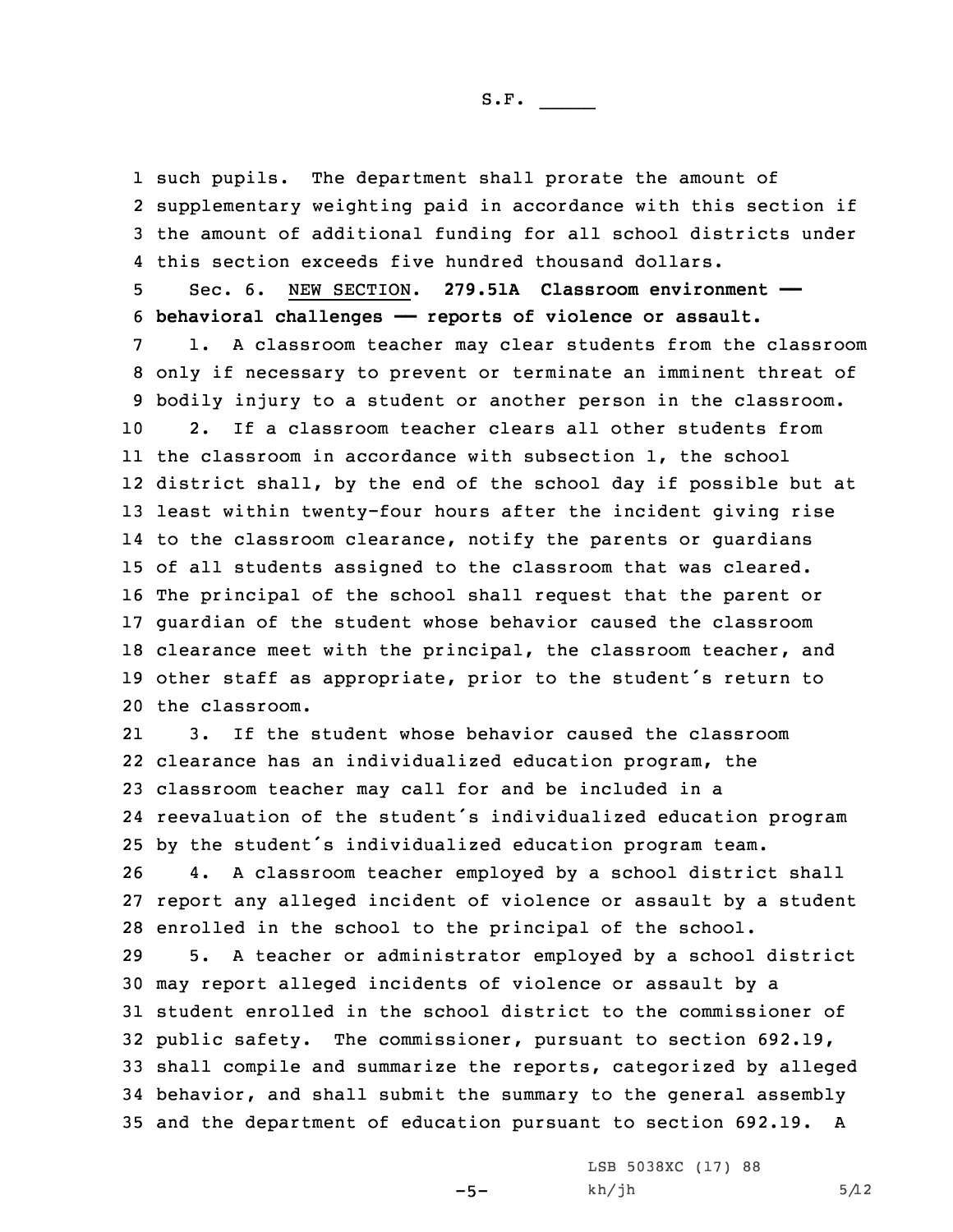teacher or administrator who submits <sup>a</sup> report in accordance with this subsection and who meets the requirements of section 280.27 or section 613.21 shall be immune from civil or criminal liability relating to such action, as well as for participating in any administrative or judicial proceeding resulting from or relating to the report pursuant to the provisions of sections 280.27 and 613.21. Personal information regarding <sup>a</sup> student in <sup>a</sup> report submitted pursuant to this section shall be kept confidential in the same manner as personal information in student records maintained, created, collected, or assembled by or for <sup>a</sup> school corporation or educational institution in accordance with section 22.7, subsection 1.

13 6. For purposes of this section, unless the context 14 otherwise requires, *"bodily injury"* means physical pain, 15 illness, or any other impairment of physical condition.

16 Sec. 7. Section 280.21, subsection 1, Code 2020, is amended 17 to read as follows:

18 1. An employee of a public school district, accredited nonpublic school, or area education agency shall not inflict, or cause to be inflicted, corporal punishment upon <sup>a</sup> student. For purposes of this [section](https://www.legis.iowa.gov/docs/code/2020/280.21.pdf), *"corporal punishment"* means the intentional physical punishment of <sup>a</sup> student. An employee's physical contact with the body of <sup>a</sup> student shall not be considered corporal punishment if, in the opinion of <sup>a</sup> reasonable person at the time of the incident, it is reasonable and necessary under the circumstances and is not designed or intended to cause pain or if the employee uses reasonable 28 force, as defined under [section](https://www.legis.iowa.gov/docs/code/2020/704.1.pdf) 704.1, for the protection of the employee, the student, or other students; to obtain the possession of <sup>a</sup> weapon or other dangerous object within <sup>a</sup> student's control; or for the protection of property. The 32 department state board of education shall adopt rules under chapter 17A to implement this [section](https://www.legis.iowa.gov/docs/code/2020/280.21.pdf).

34 Sec. 8. Section 280.21, subsection 2, unnumbered paragraph 35 1, Code 2020, is amended to read as follows:

-6-

LSB 5038XC (17) 88  $kh/jh$  6/12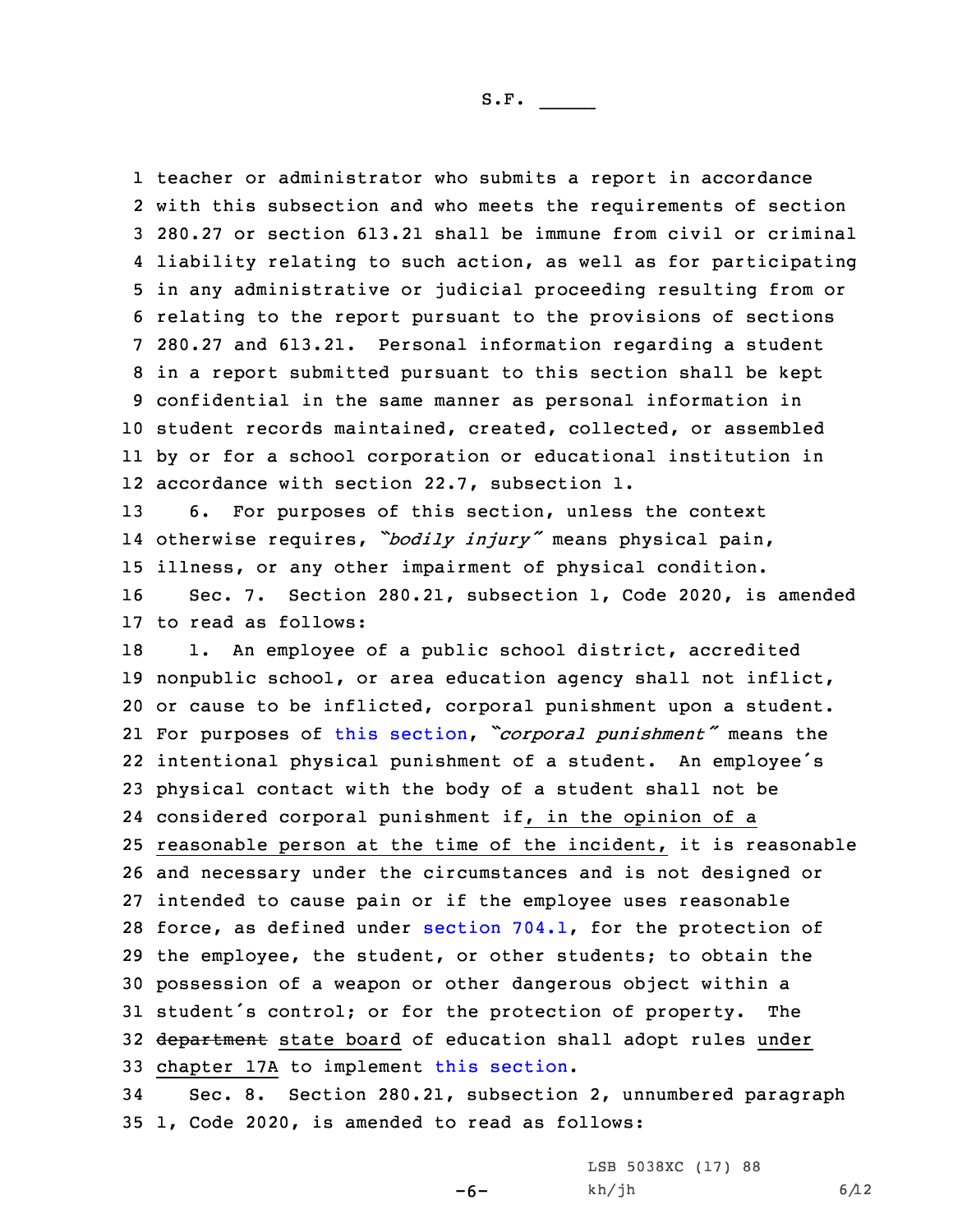1

 <sup>A</sup> school employee who, in the reasonable course of the employee's employment responsibilities, comes into physical contact with <sup>a</sup> student shall be granted immunity from any civil or criminal liability, and immunity from any disciplinary action by the school employee's employer or the department of education, which might otherwise be incurred or imposed as <sup>a</sup> result of such physical contact, if the physical contact is reasonable under the circumstances and involves any of the following: Sec. 9. Section 280.21, subsection 2, Code 2020, is amended by adding the following new paragraphs: 12 NEW PARAGRAPH. *j.* Relocating <sup>a</sup> student who is causing <sup>a</sup> severe distraction or disturbance that is detracting from the educational experience of other students. NEW PARAGRAPH. *k.* Relocating <sup>a</sup> student who is not responding to verbal or written instructions that are intended to change the immediate behavior of the student or relocating <sup>a</sup> student who is exhibiting passive resistance behaviors. Sec. 10. Section 280.21, Code 2020, is amended by adding the following new subsection: 21 NEW SUBSECTION. 4. To prevail in <sup>a</sup> disciplinary action alleging <sup>a</sup> violation of this section or <sup>a</sup> disciplinary action alleging <sup>a</sup> violation of <sup>a</sup> related school policy, the party bringing the action shall prove the violation by clear and convincing evidence. Sec. 11. Section 692.19, Code 2020, is amended by adding the following new subsection: NEW SUBSECTION. 9. Shall compile and summarize reported incidents of violence or assault by <sup>a</sup> student enrolled in <sup>a</sup> school district submitted in accordance with section 279.51A, and shall submit the summary by September 1 annually to the general assembly and the department of education. Sec. 12. DEPARTMENT OF EDUCATION. There is appropriated from the general fund of the state to the department of education for the fiscal year beginning July 1, 2020, and LSB 5038XC (17) 88

 $-7-$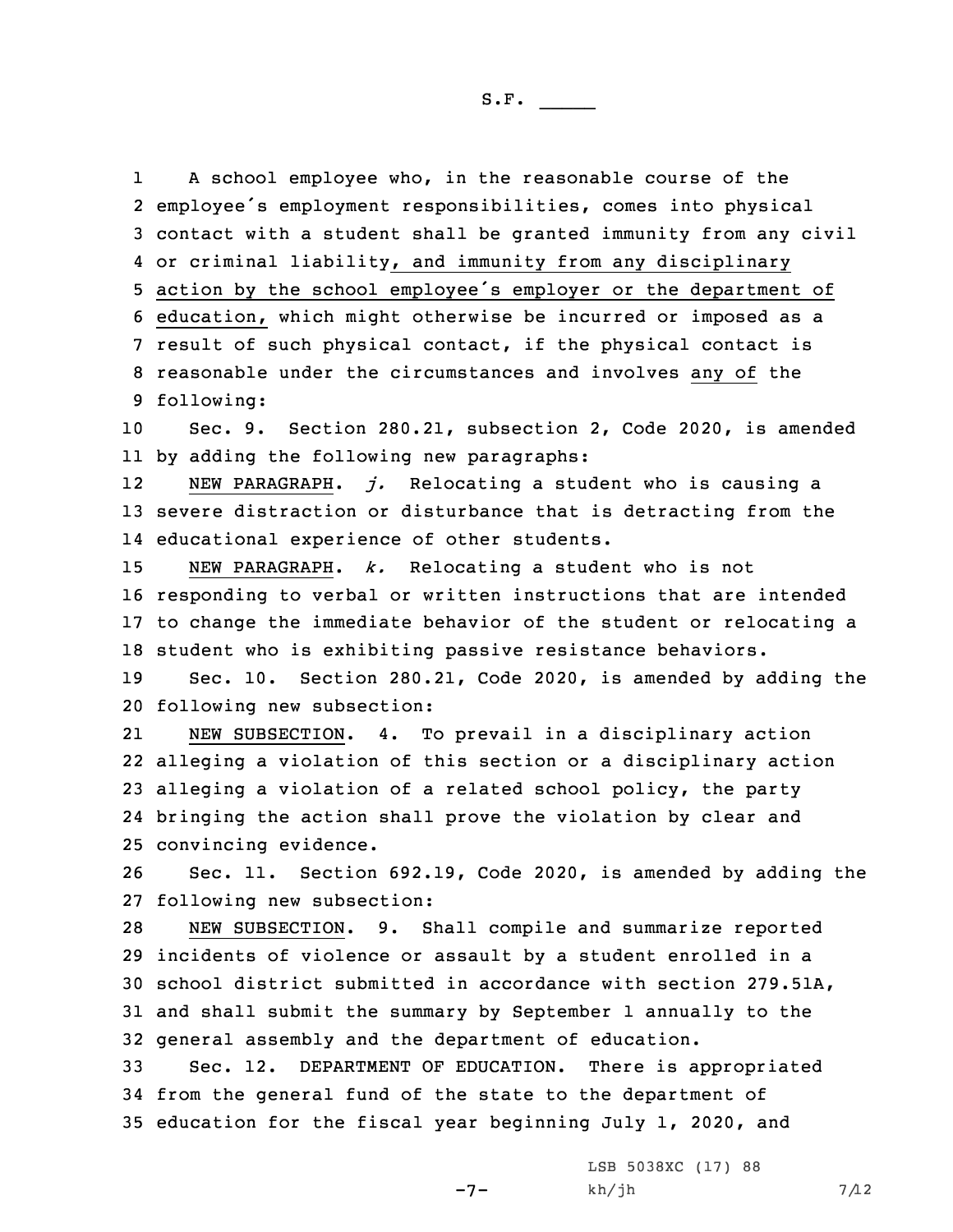ending June 30, 2021, the following amount, or so much thereof as is necessary, to be used for the purposes designated: For developing, establishing, and distributing standards, guidelines, and expectations relating to behavior in the classroom, restraint of <sup>a</sup> student, and professional development relating to educating individuals in the least restrictive environment in accordance with section 256.9, subsection 60, as enacted by this Act: .................................................. \$ 500,000

 Sec. 13. EMERGENCY RULES. The state board of education may adopt emergency rules under section 17A.4, subsection 3, and section 17A.5, subsection 2, paragraph "b", to implement the provisions of this Act and the rules shall be effective immediately upon filing unless <sup>a</sup> later date is specified in the rules. Any rules adopted in accordance with this section shall also be published as <sup>a</sup> notice of intended action as provided in section 17A.4.

18 Sec. 14. EFFECTIVE DATE. The following takes effect July 19 1, 2021:

20 The section of this Act amending section 256.16, subsection 21 1, paragraph "c".

22 Sec. 15. EFFECTIVE DATE. The following, being deemed of 23 immediate importance, take effect upon enactment:

24 1. The section of this Act enacting section 256.25. 25 2. The section of this Act relating to emergency rules. 26 EXPLANATION

27 **The inclusion of this explanation does not constitute agreement with** <sup>28</sup> **the explanation's substance by the members of the general assembly.**

 This bill relates to classroom management by providing for development and distribution of guidelines, requiring approved practitioner preparation programs to include preparation relating to the development of individualized education programs (IEP) and to positive behavioral interventions and other strategies, prohibiting implementation of what is commonly referred to as <sup>a</sup> classroom clear in <sup>a</sup> student's IEP,

 $-8-$ 

LSB 5038XC (17) 88  $kh/jh$  8/12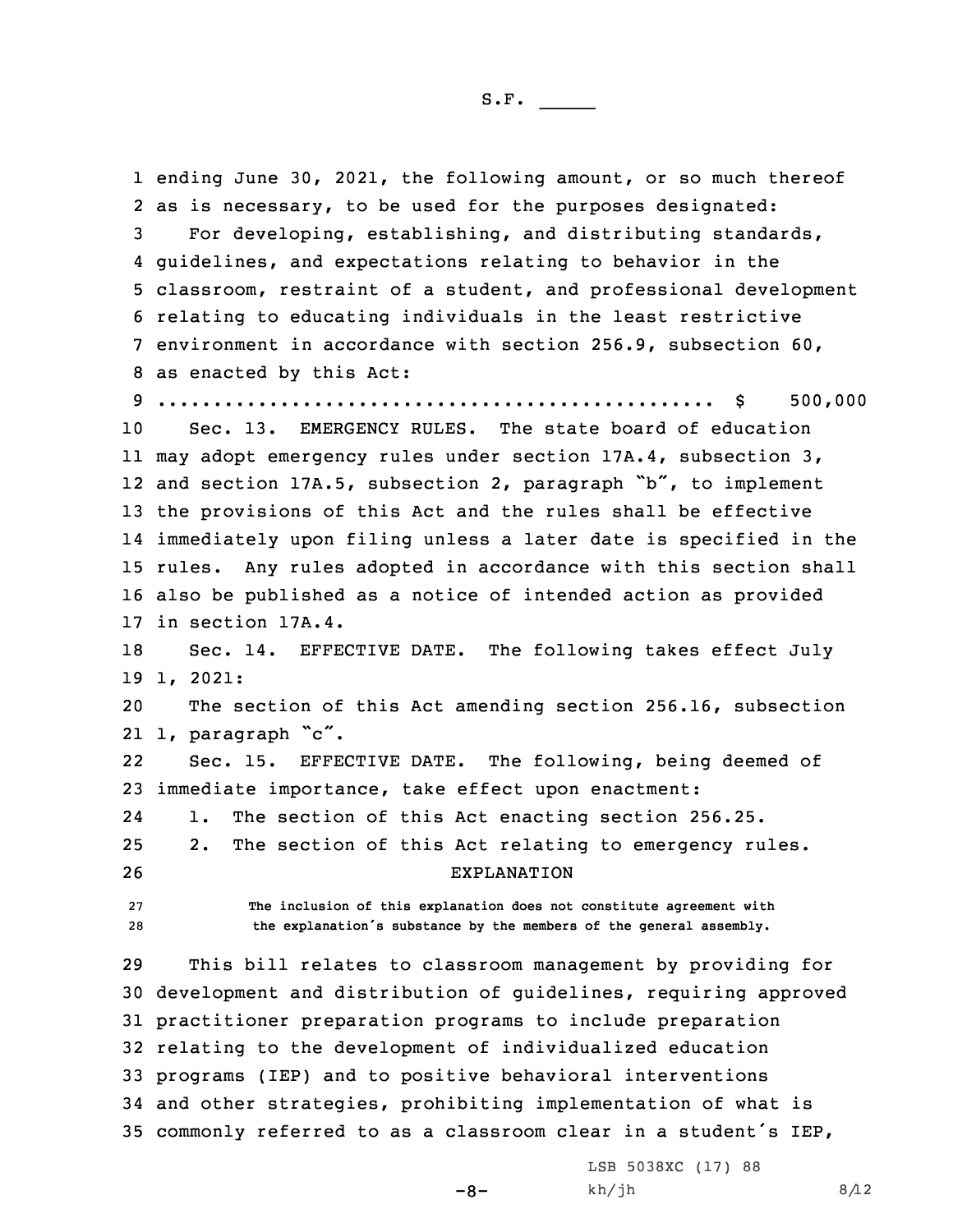establishing <sup>a</sup> therapeutic classroom incentive grant program and fund under the control of the department of education to provide competitive grants to school districts for the establishment of therapeutic classrooms, appropriating moneys for the transportation of students to therapeutic classrooms, providing for the submission of reports of alleged violence or assaults by students to the commissioner of public safety, and making changes to provisions relating to corporal punishment.

 DEVELOPMENT AND DISTRIBUTION OF GUIDELINES. The bill directs the director of the department of education to develop and establish, and distribute to school districts, standards, guidelines, and expectations for responses to behavior in the classroom that presents an imminent threat of bodily injury to <sup>a</sup> student or another person. The director must consult with the area education agencies to create comprehensive and consistent standards and guidance for professional development relating to successfully educating individuals in the least restrictive environment. The bill defines "bodily injury" as physical pain, illness, or any other impairment of physical condition. The bill appropriates \$500,000 to the department from the general fund of the state for FY 2020-2021 for such purposes.

 PRACTITIONER PREPARATION REQUIREMENTS. Approved practitioner preparation programs must include preparation in preparation for educating individuals in the least restrictive environment and other strategies to address difficult and violent student behavior and improve academic engagement and achievement. This provision takes effect July 1, 2021.

 CLASSROOM CLEAR REQUIREMENTS. Though an IEP developed for <sup>a</sup> child requiring special education shall not include provision for clearing all other students out of the regular classroom in order to calm the child, <sup>a</sup> classroom teacher may clear students from <sup>a</sup> classroom if <sup>a</sup> student's behavior presents an immediate danger to the health or safety of persons in the classroom. If <sup>a</sup> teacher clears <sup>a</sup> classroom in such <sup>a</sup> situation, the school

 $-9-$ 

LSB 5038XC (17) 88  $kh/jh$  9/12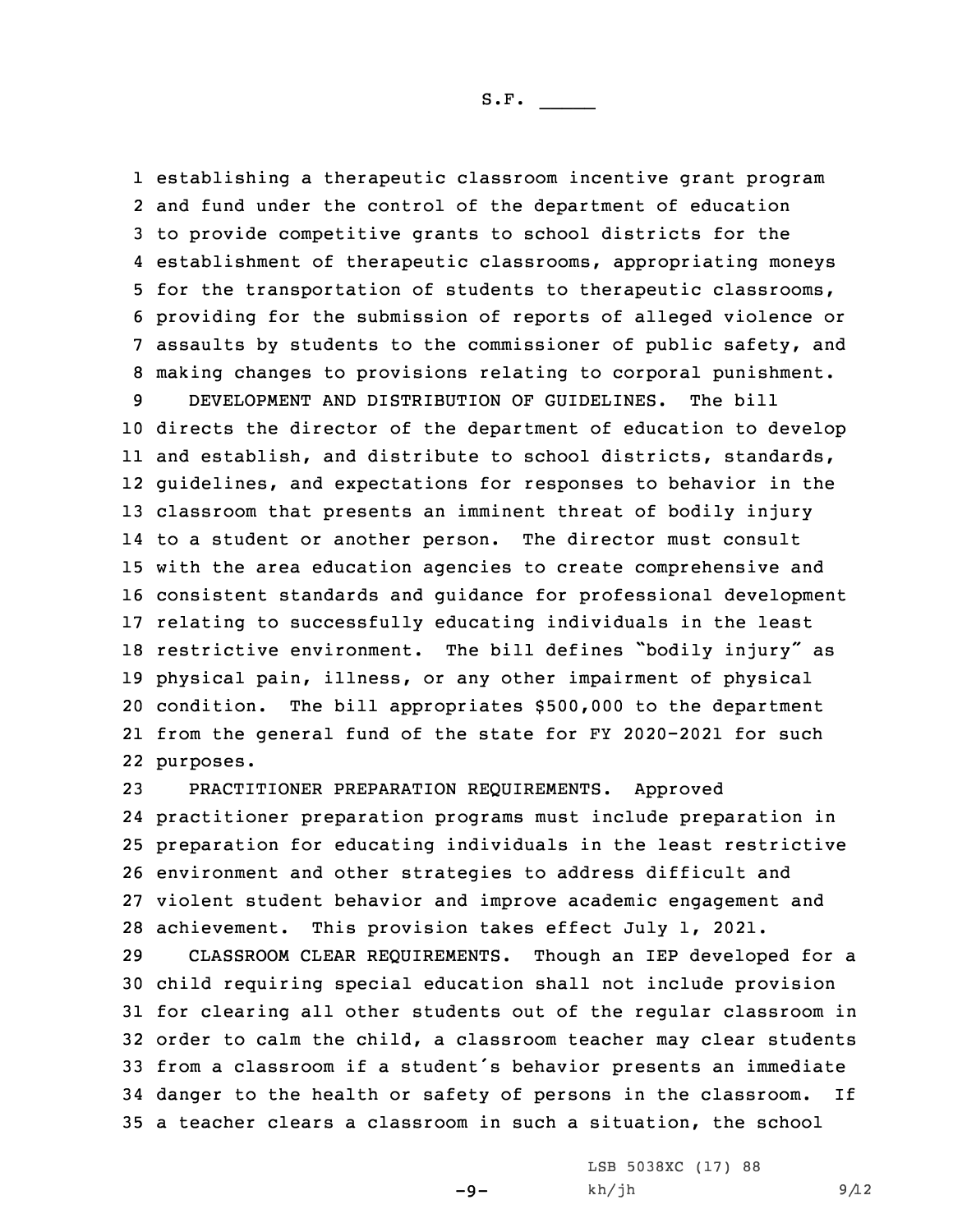district must, by the end of the school day optimally or at least within 24 hours of the incident, notify the parents or guardians of all students assigned to the classroom of the action taken to clear the classroom. The principal of the school shall request that the parent or guardian of the student whose behavior caused the classroom clearance meet with the principal, the classroom teacher, and other staff as appropriate, prior to the student's return to the classroom. If the student has an IEP, the classroom teacher may call for and be included in <sup>a</sup> reevaluation of the student's IEP by the student's IEP team.

12 <sup>A</sup> classroom teacher must report any alleged incident of 13 violence or assault by <sup>a</sup> student to the principal.

14 REPORTS TO COMMISSIONER OF PUBLIC SAFETY. A teacher or administrator may report alleged incidents of violence or assault by <sup>a</sup> student enrolled in the school district to the commissioner of public safety, who shall compile and summarize the reports and submit the summary by September 1 annually to the general assembly and the department of education. <sup>A</sup> teacher or administrator who submits such <sup>a</sup> report and meets certain statutory requirements is immune from civil or criminal liability. Personal information regarding <sup>a</sup> student in such <sup>a</sup> report is confidential.

24 THERAPEUTIC CLASSROOM INCENTIVE GRANT AND FUND. A school district, which may collaborate and partner with one or more school districts, area education agencies, and accredited nonpublic schools in mental health and disability services regions providing children's behavioral health services, may apply for <sup>a</sup> grant to establish <sup>a</sup> therapeutic classroom in the school district.

 The department is directed to develop <sup>a</sup> grant application and selection and evaluation criteria, and to give priority to grant applications submitted by school districts located in regions providing children's behavioral health services, with highest priority to those proposing to serve the most students.

-10-

LSB 5038XC (17) 88  $kh/jh$  10/12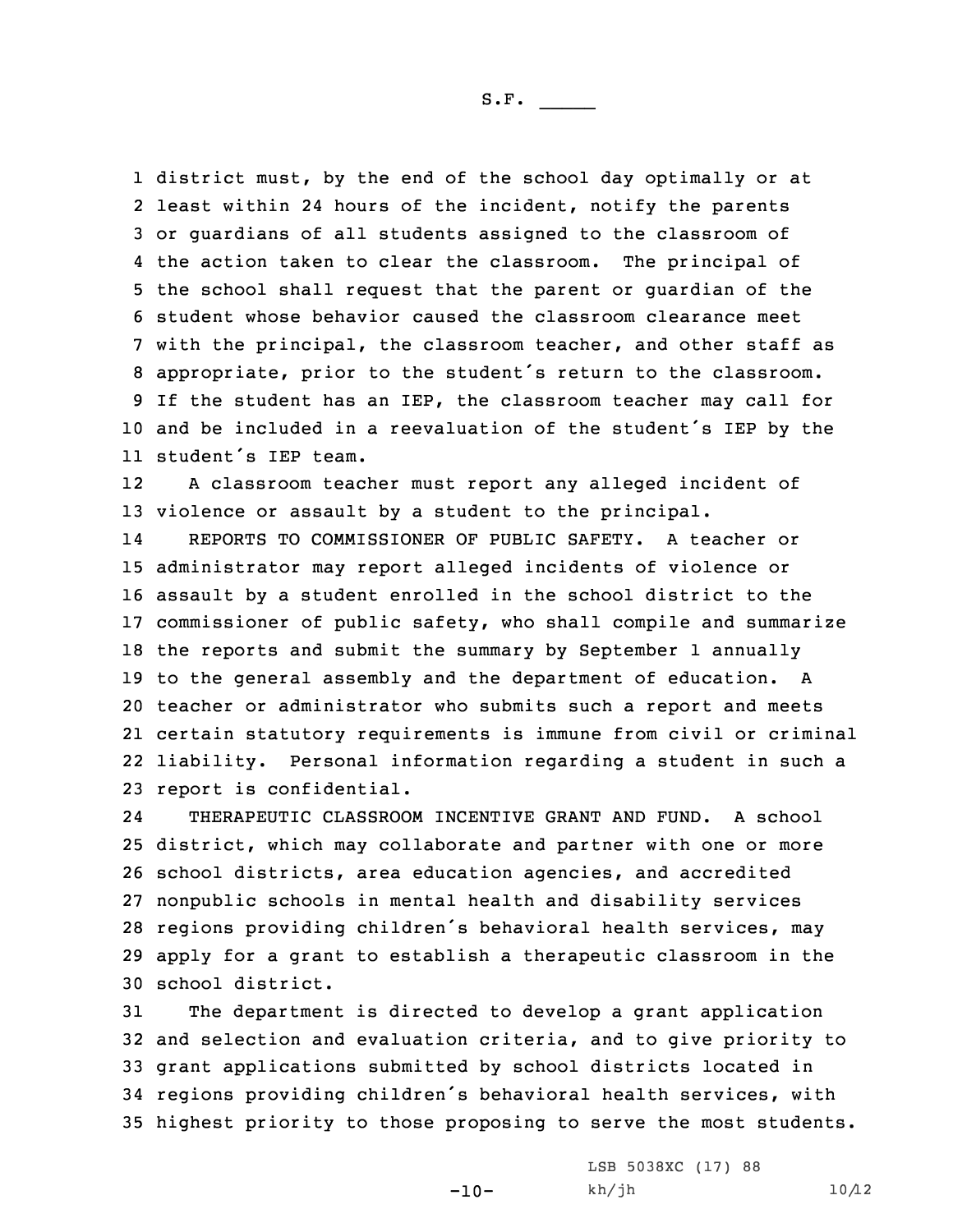1 If state, federal, or private moneys deposited in the therapeutic classroom incentive fund are sufficient, the department of education may issue grants to school districts for the establishment of therapeutic classrooms. Grant moneys shall be distributed after July 1 but before the start of the school calendar for start-up costs for <sup>a</sup> new therapeutic classroom in the fall semester.

 The total amount of funding awarded for the establishment of therapeutic classrooms for <sup>a</sup> fiscal year shall not exceed an amount equivalent to the state cost per pupil multiplied by weighting of 1.5 pupils calculated for 150 pupils.

12 The therapeutic classroom incentive fund is established in the state treasury under the control of the department of education. The department may accept gifts, grants, bequests, and other private contributions, as well as state or federal moneys, for deposit in the fund.

17 Provisions relating to the therapeutic classroom incentive 18 grant and fund take effect upon enactment.

 TRANSPORTATION TO THERAPEUTIC CLASSROOMS. Pupils who are enrolled in <sup>a</sup> school district or in an accredited nonpublic school located within the boundaries of the school district, but who are assigned to <sup>a</sup> therapeutic classroom that is located more than 30 miles from the school district of enrollment and is operated by another school district or accredited nonpublic school under an agreement between the school districts or between <sup>a</sup> school district and an accredited nonpublic school, are assigned <sup>a</sup> supplementary weighting of two-tenths per pupil. The department shall prorate the amount of supplementary weighting paid if the amount of additional funding for all school districts exceeds \$500,000.

 CORPORAL PUNISHMENT. The bill also adds to exemptions under the statutory provisions relating to corporal punishment of <sup>a</sup> student, provides circumstances under which <sup>a</sup> school employee shall be granted immunity from civil and criminal liability, and immunity from disciplinary action by the employer or the

-11-

LSB 5038XC (17) 88  $kh/jh$  11/12